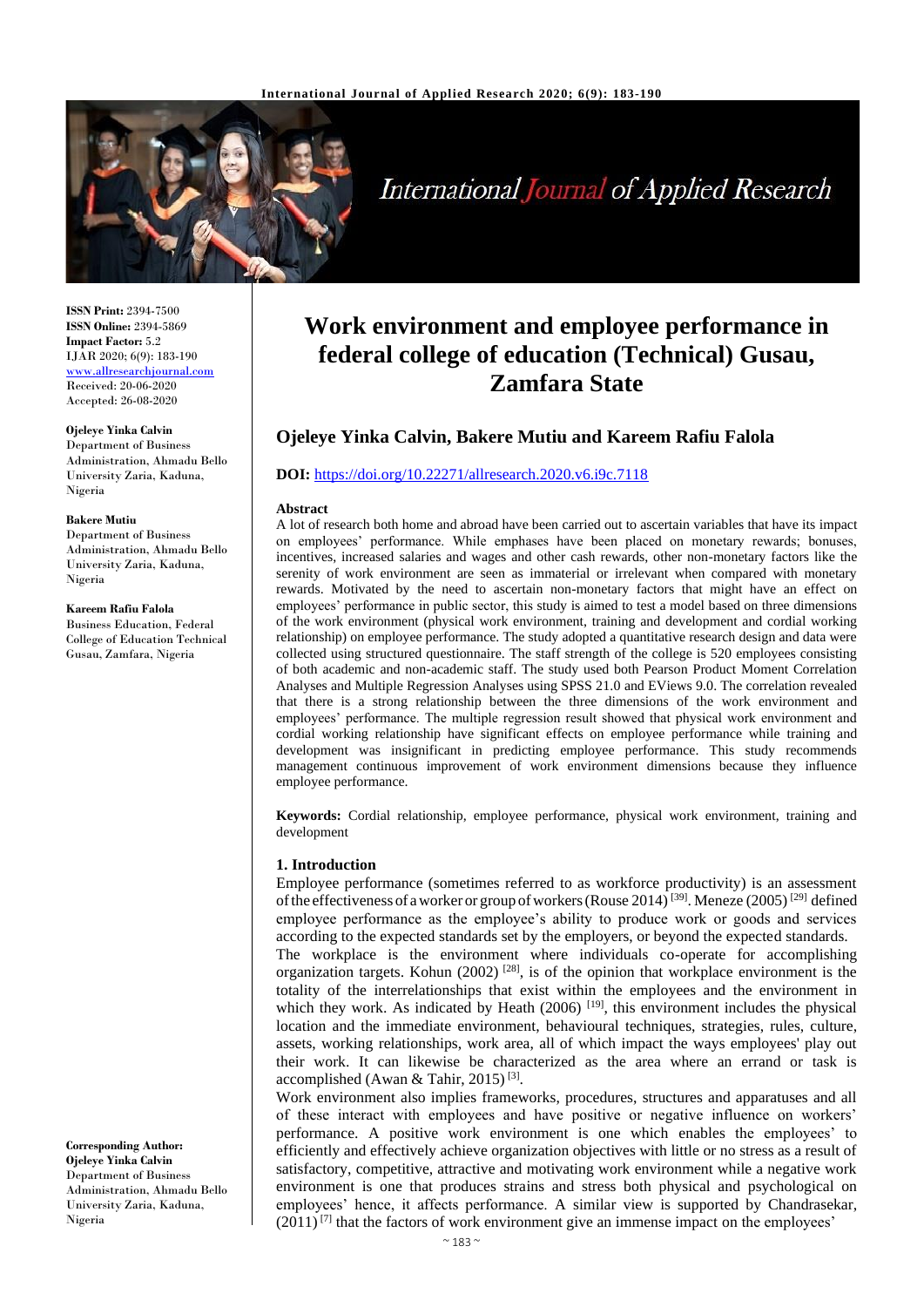either towards the negative outcomes or the positive outcomes. The connection or relationship between the work, work environment, tools of work had become the most important aspect of the work itself.

Mostly, people spend fifty percent of their lives within indoor environments, which deeply influence their mental status, actions, abilities and also their performance (Sundstrom, 1994)  $[46]$ . Employees are the most important asset of any organization and their performance is sacrosanct to the survival of the organization and anything that can affect their contribution to the development of the organization must therefore, be tackled with seriously.

Work environment assumes a critical role in an organization as majority of the issues confronted by employees are identified with the workplace. The level of profitability can be expanded through building up a healthy working condition in the organization and also the importance of work environment cannot be overemphasized. Good results and increased outputs are assumed to be the outcome of better work environment. Conducive physical environment will boost the employees and finally improve their productivity (Carnevale, 1992)<sup>[6]</sup>.

Although, a lot of studies have established a strong relationship between work environment and employees' job performance however, the present workplace varies from the past on the grounds that employees today are working with innovation headway and better technology. Workers, especially in government sector also play variety of roles to fulfil their working needs.

From the extant literature, studies have been conducted using work environment and employees' performance but none of these studies used Zamfara state in Nigeria as a case study. Therefore, this research fills the research gap by examining effect of work environment on employees' performance in Federal College of Education (Technical) Gusau Zamfara state. The study is significant since it will add value to the existing knowledge and also help in understanding how work environment have impacted on employees' performance.

The study is carried out to investigate how employees' performance can be increased by establishing an attractive and conducive working environment and whether the selected dimensions of work environment have any effect on employees' performance.

#### **2. Literature Review**

#### **2.1 Employee Performance**

We can define employee performance as the accomplishment of work-related tasks or skills by an employee. It is the functions and activities of workers that contribute to organizational goals. It also has to do with the willingness to achieve new aspect of the job which in turn will bring about increase in the employees' productivity (Sinha, Sinha & Shekhar, 2004)<sup>[44]</sup>.

Employee performance involves a micro level of actions and behaviours of an employee that contributes to the goals of the organization (Campbell, 1990)  $[5]$ . It can be measured through the level of organizational achievements from the perspective of the judging party (Hersey & Blanchard, 1993) [18]. Kazmi, Amjad and Khan (2008) [26], Job performance is the after-effect of three variables: skills, effort and the nature of work conditions. The skills incorporate learning, capacities and capabilities the worker

brings to the job; effort is the level of inspiration the employee advances toward taking care of business or getting things done and the working condition is the degree of accommodation of these conditions in facilitating the employee's productivity or efficiency.

We define employee performance as the amount of employees' commitment, motivation, attitude, error rate and the efficiency and effectiveness that employees used to get work done over a specific period of time. Job performance is a function of how effective and efficient an employee get work done and applies himself to the job with little or no error, high motivation and work attitude.

#### **2.2 Physical Workplace Environment**

Physical work environment involves the geographical location as well as the immediate surroundings of the workplace. It is primarily composed of the office building, lighting system (natural and artificial), noise level, comfort level, ventilation, heating, quality of air, adequate parking space, temperature and humidity, office furniture and equipment, working conditions etc. in an organization (Awan & Tahir, 2015; Temessek, 2009) [3] .

Physical work environment also entails an environment in which workers perform their work (Chapin, 1995)  $[8]$ . It is composed of three major sub-environments which include the technical, the human and the organizational environment (Yusuf & Metiboba, 2012)  $[47]$ . It can be seen as an ergonomic workplace which helps the employees from not getting the nerve injury (Cooper & Dewe, 2004)  $[10]$ . An effective workplace environment is an environment where results can be achieved as expected by management (Shikdar, 2002)<sup>[43]</sup>. Physical environment is an aspect of work environment which have direct impact on human sense and subtly changed interpersonal interactions and productivity (Smith, 2011).

In this study, we define physical work environment as the totality of concrete environment internally controlled and influenced comprising of office structure, ventilation, furniture, arrangement, illumination, work tools and spaces in the organization that confront the employees on a daily basis.

**H01:** Physical Work Environment has no significant effect on employee performance.

#### **2.3 Training and Development**

Training focuses on formal and systematic modification of behaviour through learning which occurs as a result of education, instruction, development and planned experience (Armstrong, 2000)  $^{[2]}$ . It is necessary to train the employees in an organization to be able to handle work schedule and workload effectively and efficiency in order to improve their performance on the job. The aim behind training employees is achieving cost effective high performance that leads to quality assurance. Also, it increases and refines the knowledge and skills of employees for better performance. Training and Development is seen here as both on and off the job training, feedbacks, career talk, tutoring, mentoring and therapeutic counselling that the employees receive in the organization for improved performance.

**H02:** Training and development has no significant effect on employee performance.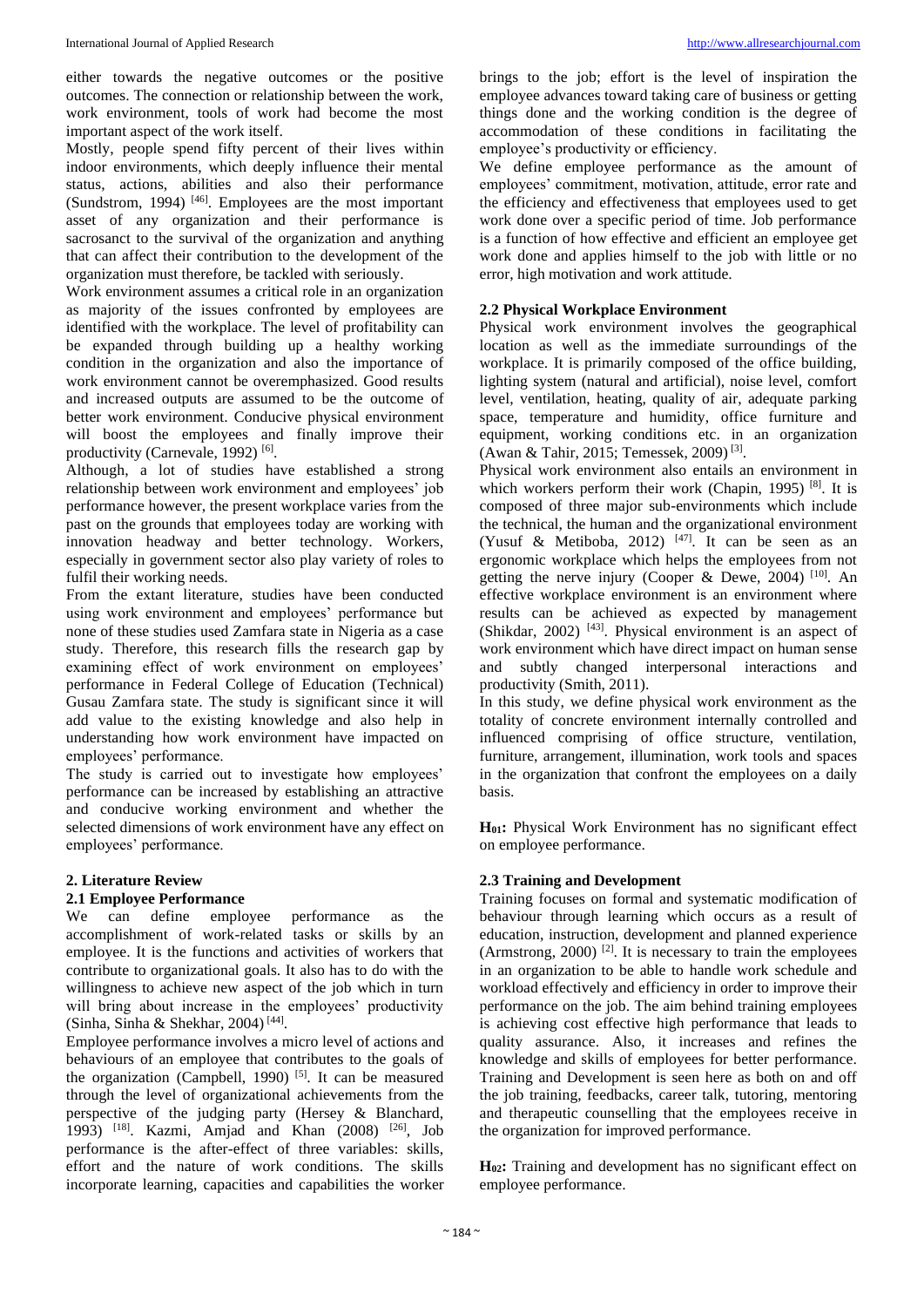#### **2.4 Cordial Relationships among Co-Workers**

This is the formal and informal working relationships that exist between workers and the organization which enhances iob performance (Hall  $&$  Atkinson 2006). The co-workers provide a sense of identity, support and friendship to other individuals based on trust (Bowler & Brass, 2006). The levels of trust among employees emanating from cordial working relationship have significant effect on the work behaviour of the workers. Therefore, performance enhances productivity when there is a cordial working relationship among employees in an organization.

In this research, we define this concept as mutual and healthy friendship that exist among all the employees in the organization resulting in employees helping one another to achieve set goals and objectives.

**H03:** Cordial Relationship among Co-workers has no significant effect on employee performance.

#### **2.5 Conceptual Framework**



*Source***:** Authors Workplace-Performance Model (2020)

#### **2.6 Social Exchange Theory**

Social exchange theory is based on a core premise that the exchange of material and social resources is a basic form of human interaction (Murdvee, 2014)<sup>[32]</sup>. Emerson (1981)<sup>[13]</sup> observed that social exchange involves two persons, each of whom provides some benefits to the other, and based upon rewards from the other. It emphasizes reciprocation of behaviour, rewards and mutual benefits between two parties. Nunkoo (2016) noted actors in an exchange process are dependent on one another for outcomes they value. For instance, management of any organization values optimal performance from their employees and will do every possible to improve performance at all times. The employees on the other hand valued job resource like conducive work environment, training and development, cordial working relationship, supervisory support, organizational support, quality and equity reward system, performance appraisal feedback, job crafting and job aid to mention a few. Both parties need trust an important ingredient for the relationship to blossom (Blau, 1964). There has to be trust in reciprocity, meaning that without trust, a party might not be willing to return the benefits (Schroeder, n.d). Holthausen  $(2013)$ <sup>[21]</sup> stressed that trust is major determining factor of commitment in a relationship and through a trustful exchange relationship, the chance for a continuation of this relationship is higher.

#### **2.7 Empirical Framework**

A number of studies have been conducted on the relationship between workplace environment and job performance. (Machui 2018; Sinnappan 2017; Hamid 2015; Awan & Tahir, 2015; Zábrodská, Mudrák, Květon, Blatný, Machovcová & Šolcová, 2014; Amusa, Iyoro & Olabisi 2013) [31, 45, 3, 16, 48, 1] to mention a few.

Machui (2018) <sup>[31]</sup> explored the influence of workplace environment factors on employee's performance: A case study of off grid electric/solar companies in Arusha Municipal. The study adopted descriptive research design,

purposive sampling procedure, semi-structured interview, observation and questionnaires data collection methods upon collection of primary data and secondary data. The study revealed that good physical conditions such as temperature regulation, air circulation, lighting, arrangement and hygienic of the office buildings and noises conditions and availability of tools and good communication practices among colleagues that affect employee's performance positively. It further revealed that bad communications practices and interrelationship between the employees and supervisor/managers as well as poor supervisor support that influenced employees' performance negatively.

Sinnappan  $(2017)$  [45] the examined the influence of working environment on employee's performance due to the organisational changes that had taken place in the 2016 in company AV. The study identified ten predictors of employee performance. A qualitative study with 16 interviewed in order to analyze if an employee's performance is influenced by working environment. The study concluded that employees were affected with the organisational change and this has impacted their performance.

Parveen, Sohail, Naeem, Azhar and Khan (2015) <sup>[37]</sup>, examined the effect of office facilities and workplace milieu on employees' performance: A Case Study of Sargodha University. The study investigated the effect of office facilities and work environment milieu on representatives' execution in a college of Sargodha. A sample of 150 respondents of male and female workers of both teaching and non-teaching classification were chosen. Chi-square and Gamma test were applied to interpret the discoveries of the study. The finding of the investigation proposed that working environment had no significant effect on employees' performance. The consequences of the effect of incentives on the workplace positively affected employees' performance at the University of Sargodha. The after effects of an excessive workload on employees' performance contrarily are rejected.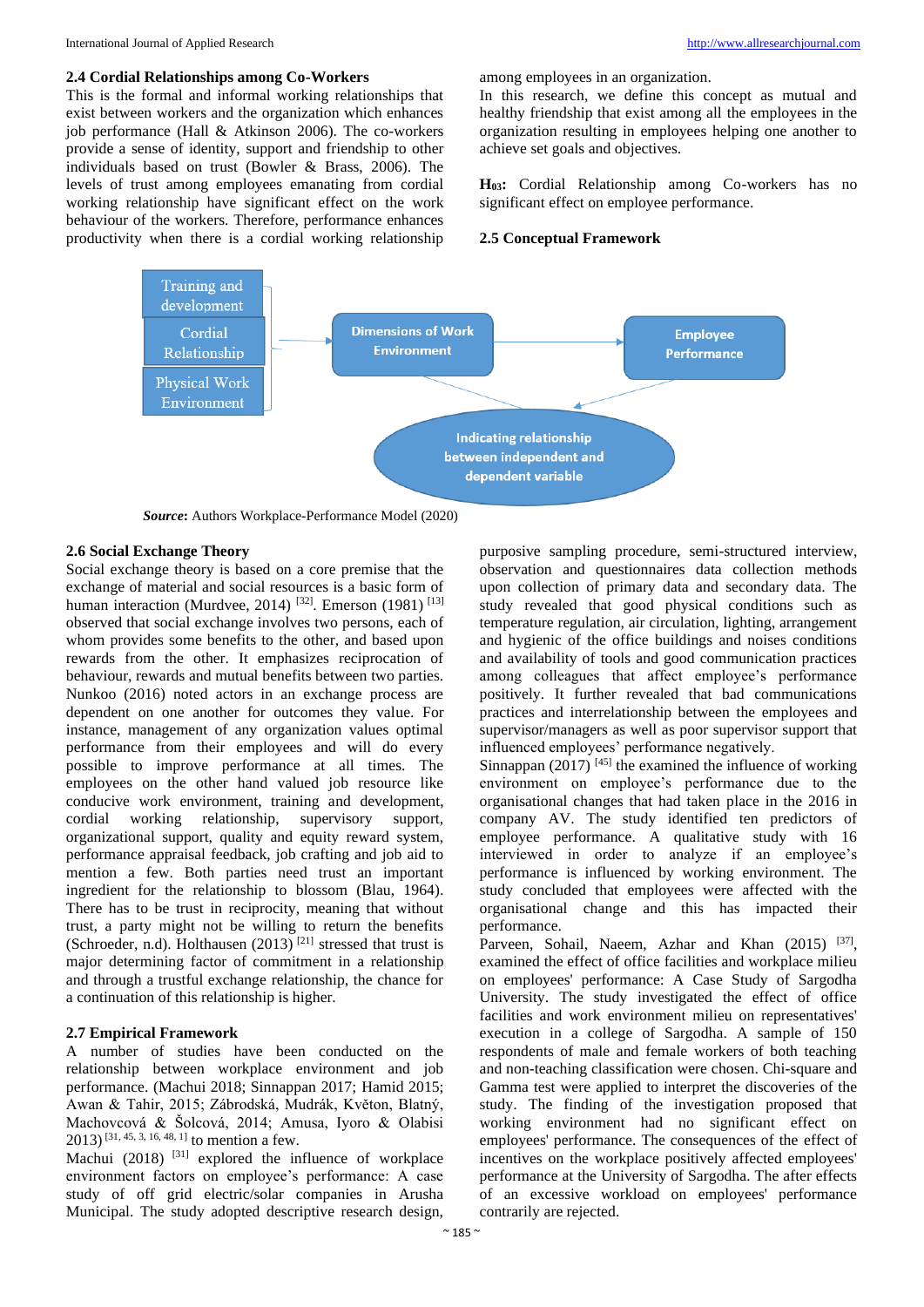Awan *et al.* (2015) <sup>[3]</sup>, investigated the impact of working environment on employee's productivity: A case study of Banks and Insurance Companies in Pakistan. The research concluded that working environment is helpful in increasing employees' level of productivity. Factors like supervisor support, good relation with co-workers, training and development, attractive and fast incentives and recognition plans and adequate workload are helpful in developing a working environment that has a positive impact on employees' level of productivity in the organization. They recommended that, the organization must observe continuously the dynamic nature of the environment and that the management must develop a win- win approach in the organization and try to develop the concepts of synergy and teamwork among the employees.

Hamid and Hassan  $(2015)$  <sup>[16]</sup> also investigated the relationship between work environment and job performance in selected government offices in Shah Alam, Selangor Malaysia. The study collated data from 10 Government offices using a simple random technique where 150 respondents were chosen from the 10 government offices. Copies of questionnaires were personally circulated with 100 percent rate of return. The data generated were analysed using Statistical Package for Social Science (SPSS) for both Descriptive Statistics and Pearson Product Moment Correlation test. The study found out that two key components in the workplace; workplace environment and job performance have a weak association.

Zábrodská, Mudrák, Květon, Blatný, MMachovcová and Šolcová,  $(2014)$ <sup>[48]</sup>, investigated the connection between the workplace and the well-being of Academic Faculties in Public Czech Universities. It introduced discoveries from a pilot study directed at a Faculty of Arts at a major Czech College. The points of the examination were to portray the Faculty's workplace and to look at the effect of particular workplace factors on the well-being of academic representatives. Altogether, 236 academic participants took interest in the investigation. The outcomes demonstrated generally high employment fulfillment and high work engagement at all academic levels. The Faculty's authoritative atmosphere was defined by high autonomy and involvement in decision making, as well as relatively low pressure to produce.

Nnamani and Agu  $(2014)$  <sup>[35]</sup> the study investigated the effect of environmental factors on organizational performance in Nigeria. A study of Juhel Company Ltd. Emene, Enugu in Enugu Metropolis. It aimed to explore the relationship between the employees and their working environment, to study the extent and level of employee performance on productivity and to find out the extent environmental factor has improved performance. Structured questionnaires were used to solicit response from the respondents. The population size of the study is 1,152 from which a sample size of 297 was selected using Taro Yamane formula. Pearson's correlation coefficients and z-test statistical tools were used to test the formulated hypotheses. The study revealed that within the organization there was unhealthy and unsafe work environment, lack of innovation, poor motivation, high cultural interference and biase. The study recommended sustainable motivation of employees for enhanced productivity and utilization of SWOT analysis as a tool for scanning the environment.

Amusa, Iyoro and Olabisi (2013) <sup>[1]</sup>. conducted a study on work environment and job performance of librarians in the

Public Universities in the South-west Nigeria. Questionnaires were used to elicit information from 189 librarians, the data collected were analyzed using frequency count percentage and ANOVA analysis at 0.05 level of significance. The findings revealed that the work environment of librarians in terms of physical facilities, open communication and motivation are fairly favourable while personnel emolument (salaries and wages) was considered not to be favourable at all. To alleviate poor work environment and underperformance in libraries, the study recommended improvement in the level of physical facilities, personnel emolument, open communication and adequate funding.

#### **3. Research Methodology**

The study employed a quantitative research design. Responses were solicited from the respondents via structured questionnaire. The use of questionnaire is advantageous because it is economical, accurate, speedy and large amount of data can be derived from respondents in so little time. The study domain is Federal College of Education (Technical) Gusau, Zamfara state. The college was established in 1989 as a female only higher institution in Nigeria. The population of the study consists of the entire staff strength of Federal College of Education (Technical) Gusau. The staff strength of the college is 520 employees. The sample size of 226 was derived using Yaro Yamane Formula. For the purpose of increase representation, 30% of the sample size as recommended by Israel (2013) was added bring the total to 294 (226 + 30% = 226  $\times$ 1.3 = 294). This should cover for other unavoidable errors such as filling questionnaire incorrectly and unreturned questionnaire. The questionnaires were given to the participating employees using simple random sampling technique to ensure that every staff has equal chance of being selected at of which 270 questionnaires were filled and returned representing 92% percent success rate.

$$
n = \frac{N}{1 + N (e)^2} (1)
$$

Where  $n =$  Sample Size,  $N =$  population size and  $e =$  margin error (assume 5%)

$$
n = \frac{N}{1 + N (0.05)^2}
$$

$$
n = \frac{520}{1 + (520)(0.05)^2}
$$

$$
n = 226
$$

#### **3.1 Measurement and Instrument**

The study is quantitative in nature and primary data were used. Instrument from previous study were adapted to measure the construct of the study. For Employee Performance 12- Indictor Task Performance Questionnaire of Pradhan and Jena (2017) [38] was used with 0.80 reported Cronbach alpha. To measure Physical Work Environment the study adopted 5-item Physical Workplace Aspect Questionnaire of Gitachi, Waiganjo and Koima (2015)  $[15, 40]$ with Cronbach alpha of 0.89. Nanzushi (2015)  $[34]$  3-Item Questionnaire was used to measure Training and Development. While Employee Cordial Relationship was measured using Co-worker Support (4 items) from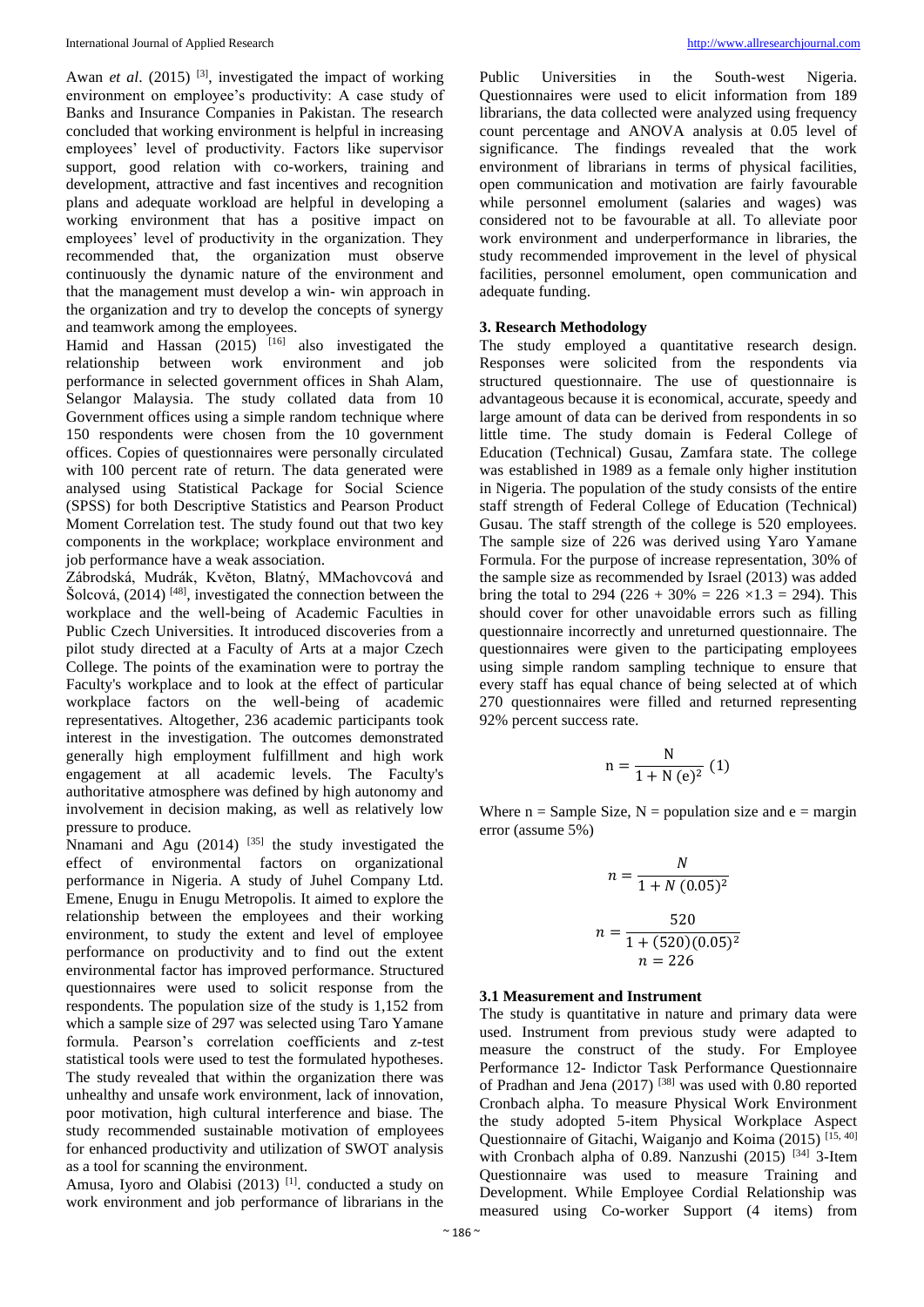Eisenberger, Stinglhamber, Vandenberghe, Sucharski, Rhoades (2002)<sup>[12]</sup> with reported Cronbach alpha of 0.86

#### **3.2 Data Analyses Technique**

Data were analyzed with the aid of Statistical Package for Social Science (SPSS) Version 22 for Pearson Correlation while for Multiple Regression Analysis, E-views Statistical Software Version 9.0 was used to investigate the effect of the work environment dimensions on the employee performance

Correlation Model Statistical Model is stated below

$$
\left(\sum xy\right) - \frac{\sum x \sum y}{n}
$$
\n
$$
r = \frac{\sqrt{\left[\sum x^2 - \frac{\left(\sum x\right)^2}{n}\right] \left[\sum y^2 - \frac{\left(\sum y\right)^2}{n}\right]}} (2)
$$

 $r =$  correlation coefficient,  $\Sigma =$  Summation,  $x =$  dependent variable (EP= Employees' Performance),  $n =$  number of variable or sample size,  $y =$  independent variable (TD= Training and Development, SS= Supervisory Support, WB=

Work Balance, CW= Cordial Working Relationship Among Co-workers, AW= Adequate Workload, PWE= Physical Work Environment,)

Multiple linear regression model is used to test for  $H_0$  is mathematically stated below

$$
Y = a + bx \ (3)
$$

Where  $y =$  dependent variable, a= constant, b= coefficient, x  $=$  independent variable  $(s)$ 

The Multiple Regression Statistical Model is stated below

$$
EP = \beta 0 + \beta_1 PWE + \beta_2 TD + \beta_3 CW + \mu...equ. (4)
$$

EP= Employees Performance, PWE= Physical Work Environment, TD= Training and Development, CW= Cordial Working Relationship Among Co-workers, μ= Error term capturing other explanatory variables not explicitly included in the model,  $\beta 0$  = Constant Parameter,  $\beta s$  = Coefficient of the independent variable.

#### **4. Results and Discussions**

|                                  |                     | <b>Employee</b><br><b>Performance</b>                        | <b>Training and</b><br><b>Development</b> | Cordial<br>Relationship | <b>Physical</b><br><b>Environment</b> |
|----------------------------------|---------------------|--------------------------------------------------------------|-------------------------------------------|-------------------------|---------------------------------------|
| Employee'                        | Pearson Correlation |                                                              | $.811**$                                  | $.887**$                | $.926**$                              |
| Performance                      | $Sig. (2-tailed)$   | $\Omega$                                                     | $\Omega$                                  | $\theta$                |                                       |
|                                  |                     | 270                                                          | 270                                       | 270                     | 270                                   |
| Training and Development         | Pearson Correlation | $.811**$                                                     |                                           | $.812**$                | $.848**$                              |
|                                  | $Sig. (2-tailed)$   | $\Omega$                                                     | $\Omega$                                  | 0                       | 0                                     |
|                                  | N                   | 270                                                          | 270                                       | 270                     | 270                                   |
| Cordial Relationship             | Pearson Correlation | .887**                                                       | $.812**$                                  |                         | .935**                                |
|                                  | $Sig. (2-tailed)$   | 0                                                            | $\Omega$                                  | 0                       | $^{(1)}$                              |
|                                  | N                   | 270                                                          | 270                                       | 270                     | 270                                   |
| <b>Physical Work Environment</b> | Pearson Correlation | $.926**$                                                     | $.848**$                                  | .935**                  |                                       |
|                                  | $Sig. (2-tailed)$   | $\Omega$                                                     | $\Omega$                                  | $\theta$                | 0                                     |
|                                  | N                   | 270                                                          | 20                                        | 270                     | 270                                   |
|                                  |                     | **. Correlation is significant at the 0.01 level (2-tailed). |                                           |                         |                                       |

**Table 1:** Pearson Correlation Result

The table 1 above showed that the dependent variable employees' performance is positively correlated with the independent variables; Training and Development, Cordial Relationship Between Employees', and Physical Work Environment. The results showed that there exists a significant positive relationship between the three of independent variables; Training and Development (.811\*\*), Cordial Relationship Between Employees' (.887\*\*), Physical Work Environment (.926\*\*) and Employees' Performance at 1% significant. In other words, increase in any of the independent variables (Training and Development Cordial Relationship Between Employees, Physical Work Environment) will lead increase in workers' performance; meaning that there is a strong positive correlation between the three dimensions of the work environment and employees' performance. For example, when the Physical Work Environment is well ventilated, structured, illuminated/lightened, where furniture is comfortable, flexible to adjust, easy to rearrange or

reorganize, not congested and the office premises is devoid of noise population these will motivate the employees to do well in the job. Physical Work Environment has the highest level of linear correlation (.926\*\*) followed by Cordial Relationship Between Employees (887\*\*). For instance, when there are mutual respects between co-workers', helping each other achieve set goals, mutual commitment and friendship and love. These will help motivate the employees to be committed to achieving set goals and objectives. The importance of Cordial employees' relationship cannot be over-emphasized since the average employees spend more time in the workplace/offices with their colleagues than even their families on a daily basis. Training and Development; employees' knowledge of roles & responsibilities, clearly stated organizational career path, work's non-interference with family roles and on and off the job training have positive impact on workers' performance  $(.811**).$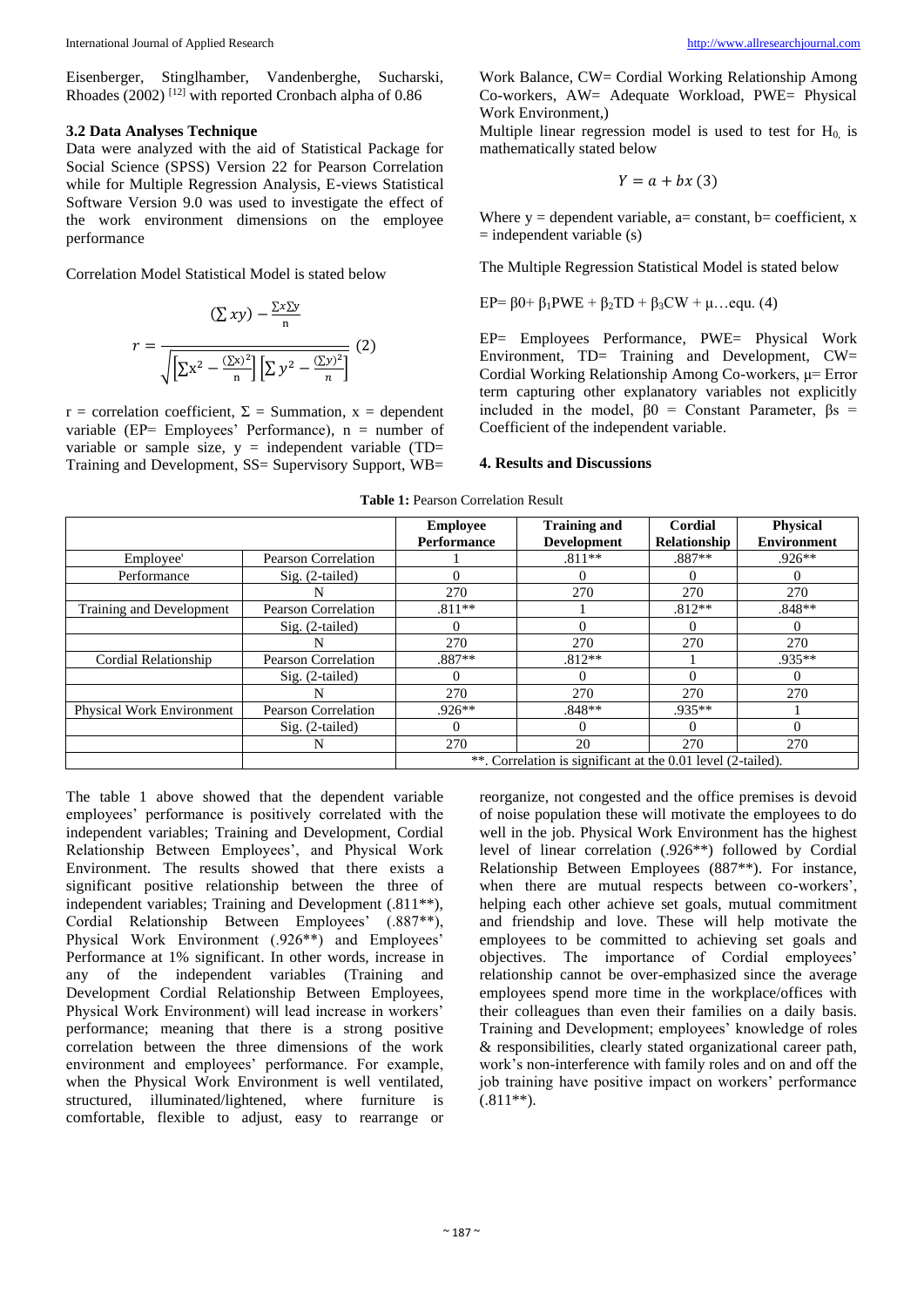| <b>Dependent Variable: EP</b>     |                            |                      |                       |          |
|-----------------------------------|----------------------------|----------------------|-----------------------|----------|
| <b>Method: Least Squares</b>      |                            |                      |                       |          |
|                                   | Date: 08/04/20 Time: 14:50 |                      |                       |          |
| <b>Sample: 1 270</b>              |                            |                      |                       |          |
| <b>Included observations: 270</b> |                            |                      |                       |          |
| Variable                          | Coefficient                | Std. Error           | t-Statistic           | Prob.    |
| C                                 | 0.850265                   | 0.118057             | 7.202187              | 0.0000   |
| <b>CR</b>                         | 0.247191                   | 0.080682             | 3.063777              | 0.0026   |
| <b>TD</b>                         | $-0.176339$                | 0.095794             | $-1.840806$           | 0.4676   |
| <b>PWE</b>                        | 0.601937                   | 0.077141             | 7.803045              | 0.0000   |
| R-squared                         | 0.700556                   | Mean dependent var   |                       | 2.900000 |
| Adjusted R-squared                | 0.626656                   | S.D. dependent var   |                       | 1.379089 |
| S.E. of regression                | 0.443337                   |                      | Akaike info criterion | 1.253792 |
| Sum squared resid                 | 30.07182                   | Schwarz criterion    |                       | 1.388331 |
| Log likelihood                    | -93.30334                  | Hannan-Quinn criter. |                       | 1.308423 |
| F-statistic                       | 230.9261                   | Durbin-Watson stat   |                       | 2.193714 |
| Prob(F-statistic)                 | 0.000000                   |                      |                       |          |

**Table 2:** Results of Multiple Linear Regression

*Source*: Authors Report. (2020)

The degree of influence of selected variables is examined by multiple linear regression analyses that is presented above. Table 2 above shows regression coefficients for the selected variables. The results of multiple regression analysis confirmed the relationship between the dependent variable and the independent variables.

The analysis indicates that the coefficient of Work Environment in terms of Physical Work Environment positive and significant in achieving employee performance. Employee performance will increase by 60% for every 1% increase in Physical Work Environment. The t-statistics of 7.803 is positive and above the stipulated threshold of 1.96 making p-value  $= 0.000$  positive and also significant at 1%. Therefore, the first hypothesis  $(H<sub>01</sub>)$  which states that physical work environment has no significant effect on employee performance is hereby not supported. Physical work environment in the study was found to the highest predictor of employee performance. This is in tandem with the work of (Amusa, Iyoro & Olabisi 2013; Naharuddin & Sadegi, 2013)<sup>[1, 33]</sup> but differs with the work of Samson, Waiganjo & Koima (2015) [15, 40] and Hamid *et al*. (2015) [16] as both argued that physical work environment does not have significant impact on employees' performance.

The second hypothesis  $(H_{02})$  which states that training and development has significant effect on employee performance is hereby supported. The t-statistics is -1.840 is negative and insignificant in predicting employee performance. The t-statistics is below the stipulated threshold of 1.96 and p-value is not significant at 1%, 5% and even 10%. The work environment dimension of training and development from the findings is negative and does not have significant effect on employee performance. This differ greatly with the work of Awan *et al*. (2015) [3] and Imran *et*   $al.$  (2011)<sup>[23]</sup> who both found that training and development is a positive predictor of employee performance in the workplace.

The third hypothesis  $(H_{03})$  which states that cordial relationship among employees has no significant effect of employee performance is hereby not supported. The tstatistics =3.064 is positive and significant at 1%. Employee performance will increase by 25% for every 1% increase in Cordial Relationship among Employees. Finally, cordial working relationship between employees' helps create team work thus increase employees' performance. The result also proved Awan *et al*, (2015)<sup>[3]</sup>; who argued that co-operation among employees' help improve their productivity.

Adjusted  $R^2 = 0.63$  or 63% and F-statistic = 230.9261 significant at 1% confirms the Model's Fitness. The Adjusted  $\mathbb{R}^2$  shows that the independent variables; Training and Development (TD), Cordial Relationship Between Employees (CR) and Physical Work Environment (PWE) account for 63% variations in Employees' Performance while the other 37% is explained by other variables not included in the equation.

#### **5. Conclusion and Recommendations**

The study was conducted to examine the effect of work environment on employee performance in Federal College of Education (Technical) Gusau. Structured questionnaire was distributed to staff of the college. The study concluded that the work environment dimensions of physical work environment and cordial relationship among employees are significant predictors of employee performance in the workplace. But uncover that training and development does not have any significant effect on employee performance in the workplace. The correlation result showed that there is a very strong positive relationship between Training and Development, Cordial Relationship among Employees, Physical Work Environment and Employees' Performance

The following recommendations are advanced based on study findings;

- 1. The dynamic, complex and ever-changing nature of the environment should be consistently and continuously monitored.
- 2. The organization via the HR should train and retrain employees on and off-the-job to improve performance
- 3. Management should ensure that the office environment is devoid of unnecessary noise population and congestions.
- 4. The organization should organize daily physical exercise which will keep the employees physically fit at work.
- 5. The atmosphere in the organization should be friendly, cordial and non-hostile to create a forum where there is mutual respect between all parties
- 6. Team spirit within the organization should be encouraged to advance organization's objectives and goals.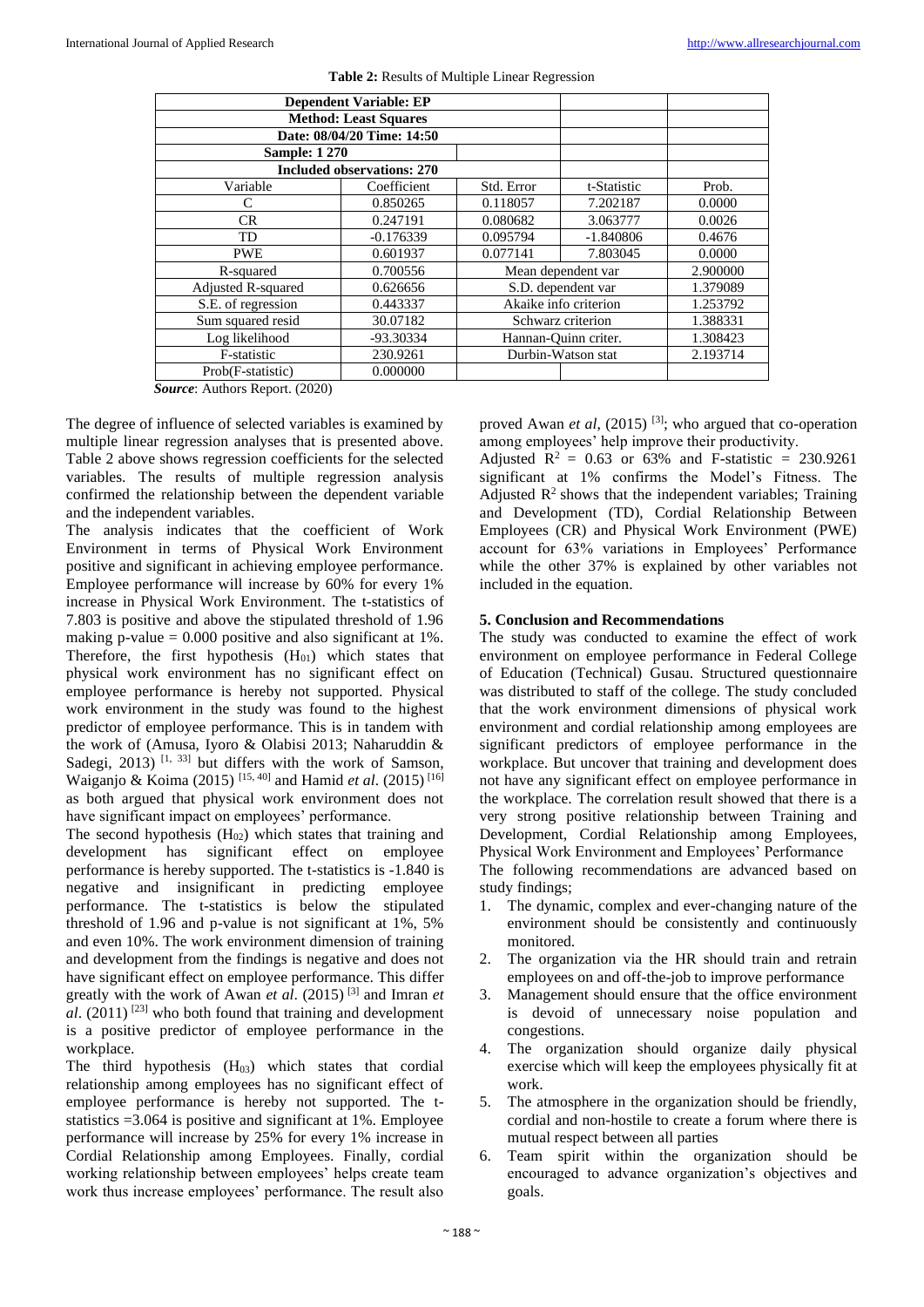#### **6. Limitations of the study**

The following limitations were encountered during the process of conducting this result;

- 1. The study is limited to academic institution making it difficult to generalize findings of the study
- 2. The study concentrated only on direct relationship between work environment and employee performance. Future studies can incorporate indirect relationship by introducing a moderator or mediator
- 3. Self-report questionnaire on work environment and employee performance cam be subjective and bias because respondent may not necessary be sincere when responding to the study questionnaire.
- 4. The study failed to employee Structural Equation Modeling as a tool of analysis to study individual construct. A better tool of analysis to investigate complexities of the variables.

#### **7. References**

- 1. Amusa OI, Iyoro AO, Olabisi FA. Work environments and job performance of librarians in the public universities in South–West Nigeria. International Journal of Library and Information Science. 2013; 5(11):457-461.
- 2. Armstrong M. Understanding Training Human Research Management Practice (8<sup>th</sup> ed). London: Kogan Page limited, 2000.
- 3. Awan AG, Tahir MT. Impact of Working Environment on Employee's Productivity: A case study of Banks and Insurance Companies in Pakistan. European Journal of Business and Management. 2015; 7(1):329-345.
- 4. Bowler M, Brass D. Relational Correlates of Interpersonal Citizenship Behaviour: A Social Network Perspective. Journal of Applied Psychology. 2006; 9(1):70-82.
- 5. Cambell JP. Modelling the Performance Prediction Problem in Industrial and Organizational Psychology. In handbook of Industrial and Organizational Psychology (2nd ed.) Palo Alto, California; Consulting Psychologists Press, 1990.
- Carnevale DG. Physical settings of work. Public Productivity and Management Review. 1992; 15(1):423-436.
- 7. Chandrasekar K. Workplace Environment and Its Impact on Organisational Performance in Public Sector Organizations. International Journal of Enterprise Computing and Business System. 2011; 1(1):1-20.
- 8. Chapin RK. Social Policy Development: The Strengths Perspective. Social Work. 1995; 40(4):506-514.
- 9. Clark SC. Work Culture & Work/Family Balance. Journal of Vocational Behaviour. 2011; 5(8):348-365.
- 10. Cooper CL, Dewe P. Stress: A Brief History. Oxford, UK: Blackwell Publishing, 2004.
- 11. Dunneth MD, Hough LM. Stress; A Brief History. Oxford, UK: Blackwell publishing, 2004.
- 12. Eisenberger R, Stinglhamber F, Vandenberghe C, Sucharski IL, Rhoades L. Perceived supervisor support: Contributions to perceived organizational support and employee retention. Journal of Applied Psychology. 2002; 87(3):565.
- 13. Emerson RM. Social exchange. In M. Rosenberg and R. Turner (Eds.), Social psychology: Sociological perspective. New York: Basic Books, 1981, 3-24.
- 14. Fisher CD. Why do lay people believe that satisfaction and performance are correlated? possible sources of a commonsense theory. Journal of Organizational Behaviour. 2013; 24(6):753-777.
- 15. Gitachi NS, Waiganjo M, Koima J. Effect of Workplace Environment on the Performance of Commercial Banks Employees in Nakuru Town. International Journal of Managerial Studies and Research. 2015; 3(12):76-89.
- 16. Hamid NZ, Hassan N. The Relationship Between Workplace Environment and Job Performance in Selected Government Offices in Shah Alam, Selangor. International Review of Management and Business Research. 2015; 4(3):846-851.
- 17. Hall L, Atkinson C. Improving working lives: flexible working and the roles of employee control. Journal Employee Relations. 2006; 28(14):374-386.
- 18. Hersey P, Blanchard KH. Management of organizational behavior: Utilizing human resources. Englewood Cliffs, New Jersey USA: Prentice Hall, 1993.
- 19. Heath B. Effect of Perceived Work Environment on Employee's Job Behaviour and Organizational Effectiveness. Journal of Applied Psychology Banarashindu, University, Varanasi. 2006; 4(6):110- 119.
- 20. Hill E, Hawkins A, Ferris M, Weitzman M. finding an extra day, a week: the positive influence of perceived job flexibility on work and family life balance. family relations. Journal of Human Resource and Sustainability Studies. 2001; 50(1):49-58.
- 21. Holthausen J. Scientific review of the Social Exchange Theory and its contribution to solving purchasers' decision-making issues, presented at 1stIBA Bachelor Thesis Conference, Enschede, The Netherlands, University of Twente Publishing, 2013.
- 22. Idaya HM, Maimunah MS, Nor ZS. How Work Environment Affects the Employee Engagement in a Telecommunication Company. 3rd International Conference on Business and Economics. 2016; 4(1):418-426
- 23. Imran MM, Ashfaq A, Soloman FG, Mumtaz A. A Study of Work Environment and Employees' Performance in Pakistan. African Journal of Business Management. 2011; 5(34):13227-13232.
- 24. Isreal GD. Deterning Sample Size journal of Business Research. 2013; 1(1):1-5
- 25. Junaida I, Mahadir LA, SitiHajjar MA, Afida A. The Influence of Physical Workplace Environment on The Productivity of Civil Servants: The Case of the Ministry of Youth and Sports, Putrajaya, Malaysia. Voice of Academia. 2010; 5(1):71-78.
- 26. Kazmi R, Amjad S, Khan D. Occupational Stress and its Effect on Job Performance: A Case Study of Medical House Officers of District Abbottabad, J. Ayub Medecial College Abbotabad. 2008; 20(3):135-139.
- 27. Keeling BL, Kallaus NF. Administrative Office Management. (11<sup>th</sup> ed). Ohio: International Thompson Publishing, 1996.
- 28. Kohun R. Workplace Environment and Its Impact on Organizational Performance in Public Sector Organizations, International Journal of Enterprise Computing and Business System International Systems. 2002; 1(1):24-34.